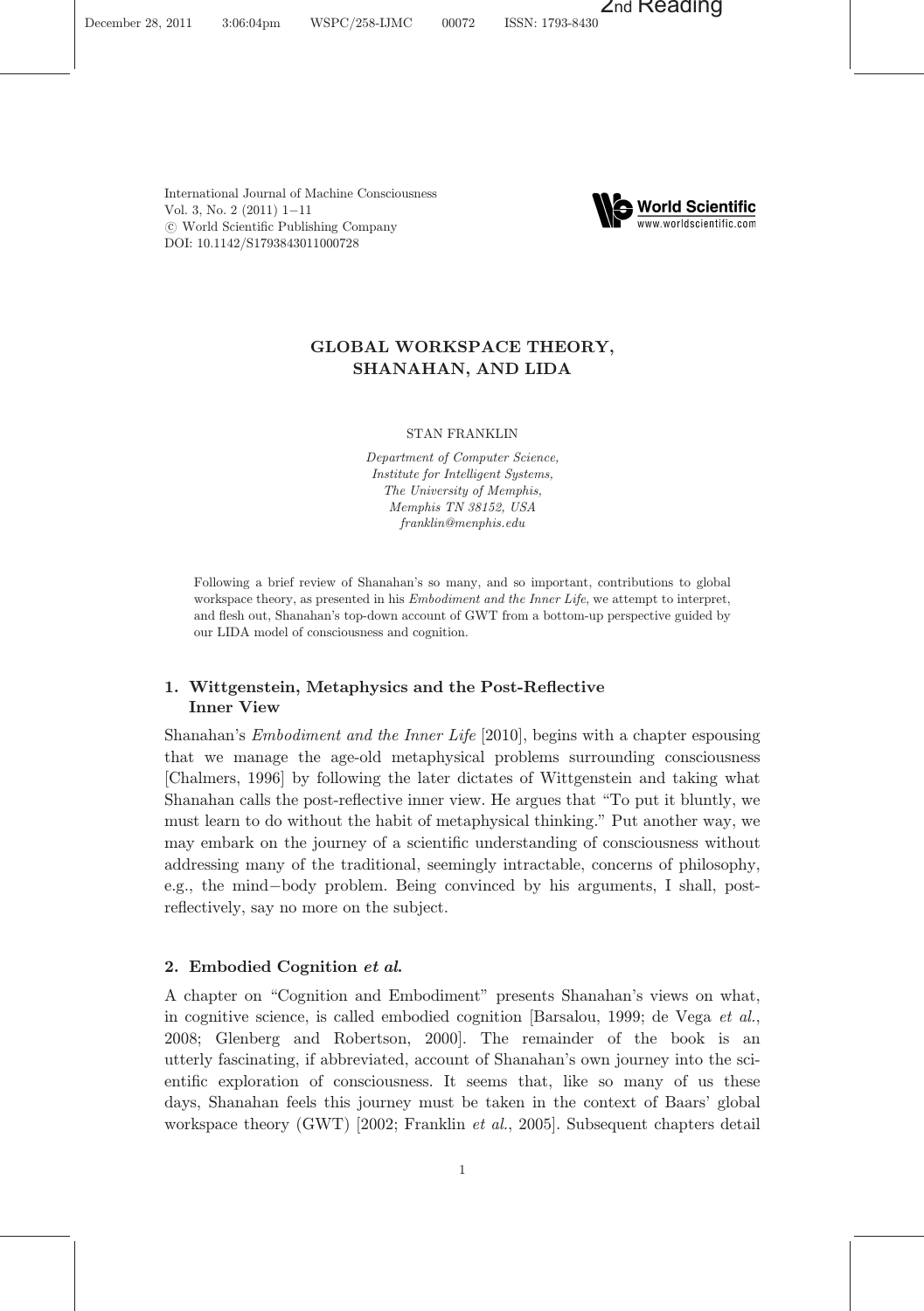December 28, 2011 3:06:05pm WSPC/258-IJMC 00072 ISSN: 1793-8430

### 2 S. Franklin

Shanahan's views of how the brain's network anatomy and dynamics support the needs of GWT and, so, allow consciousness to play its vital role in deliberation and creative problem solving.

## 3. Global Workspace Theory

Global workspace theory [\[Baars, 1988](#page-9-0)] was originally conceived as a neuropsychological model of conscious and unconscious processes, but has been broadened into a higher-level theory of human cognitive processing, supported by empirical evidence [[Baars, 2002](#page-9-0)]. GWT views the nervous system as a distributed parallel system with many different specialized processes. Coalitions of these processes enable an agent [[Franklin and Graesser, 1997](#page-10-0)] to make sense of the sensory data coming from the current environmental situation. Other coalitions, incorporating the results of the processing of sensory data, compete for attention in what Baars calls a global workspace. The contents of the winning coalition are broadcast to all other processes. The contents of this broadcast are proposed to be phenomenally conscious. This conscious broadcast serves to recruit other, unconscious, processes to be used to select an action in response to the current situation. GWT is therefore a theory of how consciousness functions within cognition.

GWT postulates that the brain's multitude of relatively small, special purpose processes are almost always unconscious [\[Franklin and Baars, 2010\]](#page-10-0). Communication between them is rare and over a narrow bandwidth. Coalitions of processes can find their way into the global workspace (and perhaps into consciousness). This limited capacity workspace serves to broadcast the contents of the coalition to all the unconscious processors, in order to recruit other processors to join in handling the current situation, or in solving the current problem. Thus, consciousness in this theory enables the agent to deal with novel or problematic situations that cannot be dealt with efficiently, or at all, by habituated unconscious processes. In particular, consciousness provides access to appropriately useful resources, thereby solving the relevance problem [[Franklin](#page-9-0), [2003\]](#page-9-0), constituting a major function of consciousness in cognition.

A second major function of consciousness in cognition is the enabling of learning, the encoding of knowledge about the past for use in the present. GWT supports the conscious learning hypothesis: Significant learning takes place via the interaction of consciousness with the various memory systems [\[Franklin](#page-10-0) et al., [2005\]](#page-10-0). That is, all memory systems rely on conscious cognition for their updating, either in the course of a single cycle or over multiple cycles (see below for a discussion of cognitive cycles). Shanahan has little to say about consciousness and learning, which does not appear in the subject index.

Data flow according to GWT can be visualized as having an hourglass shape with sensory data coming in the top and flowing through the upper chamber. The bottleneck at the center represents the limited capacity global workspace acting as a relevance filter before broadcasting conscious contents throughout the brain, represented by the bottom chamber. Are brains structured so as to allow such data flow?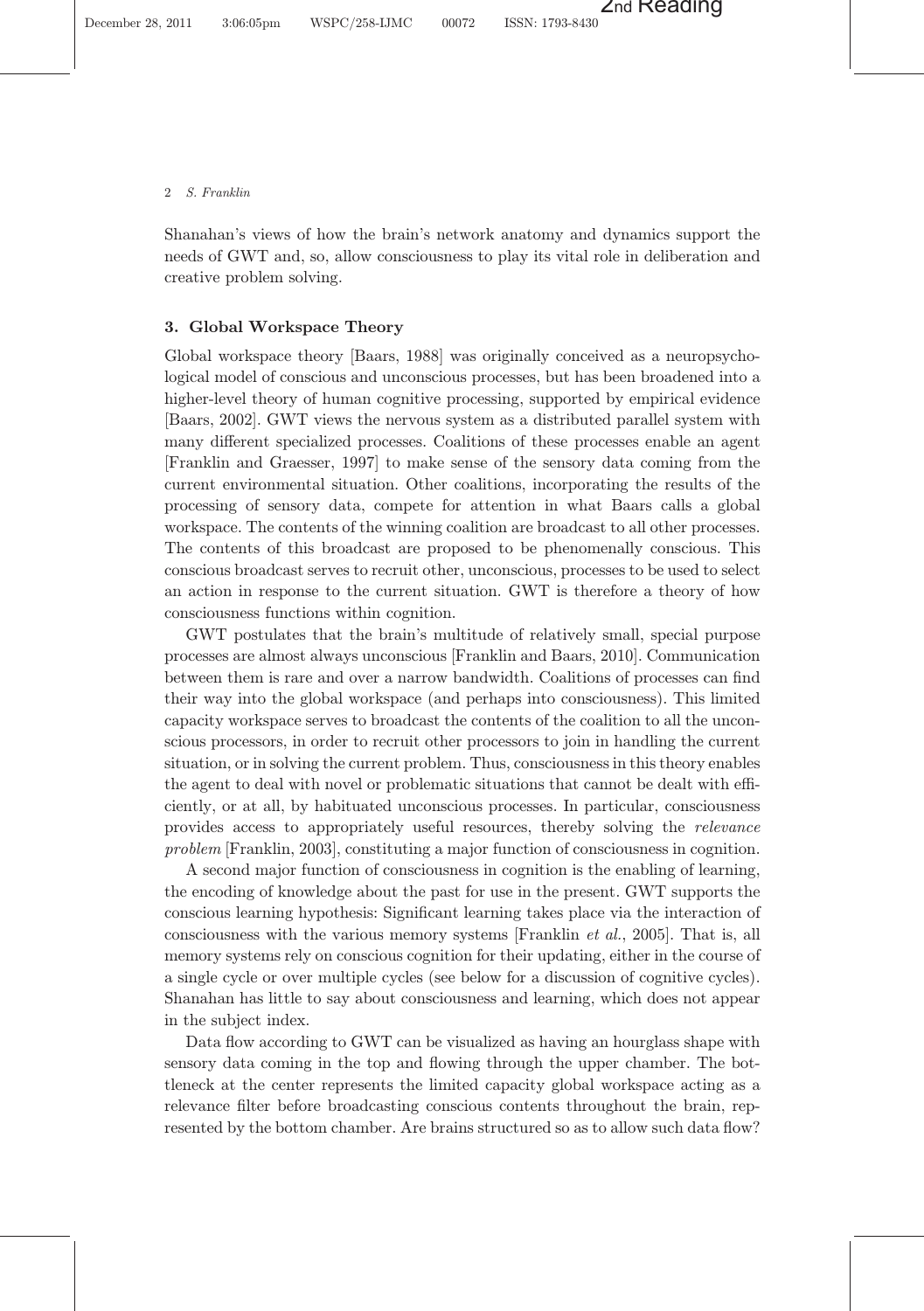December 28, 2011 3:06:05pm WSPC/258-IJMC 00072 ISSN: 1793-8430

Global Workspace Theory, Shanahan, and LIDA 3

### 4. Shanahan's Contributions to Global Workspace Theory

Shanahan's contributions to GWT are, in my opinion, both numerous and major. They are too numerous and too diverse for me to attempt to recount them all here except as a high-level overview. Essentially, he asks what structures are required to implement GWT in brains, and do those structures exist in brains? He also talks of the dynamics of neural computations and of the role of consciousness in problem solving via making connections. We will briefly describe his views on each of these issues.

## 4.1. Neural evidence for the possibility of broadcasts

Brains are reasonably thought as networks composed of nodes (neurons) and links (axons/synapses). A brain module would be a cluster of neurons densely connected within but sparsely connected to the outside. What sort of network structure would allow a GWT architecture to be implemented within a brain? Shanahan argues that a "small world" network, one that is densely (sparsely) connected locally (globally) and with a short path between any two nodes, is needed. He further asserts that this small world property is needed at multiple scales of organization of modules and submodules, say from cell assembly modules (small processes in GWT) to much larger cognitive modules. This implies that the network should be \hierarchically modular". Finally, these networks should be liberally provided with connector hubs, through which many paths pass from one module to another. These connector hubs, together with their interconnections, constitute the *connective core* of the network. Shanahan argues that a hierarchically modular small world network structure provided with a connective core constitutes the neural network communicative infrastructure needed to implement GWT by enabling small processes to influence the global system by being broadcasted.

Do brains have the kind of network infrastructure so described as needed to support GWT? At this point Shanahan's arguments become empirical, resting heavily on an extensive neuroscience literature. After describing both the means and the findings of research into the brain's connectivity he concludes that they are indeed looking at a hierarchically modular, small world network. He then shows that \The brain embeds a network with a pronounced connective core that is capable of globally disseminating the influence of a process or coalition of processes," in such a way that "only one coalition of processes at a time can take over the connective core, to the exclusion of its rivals". Voila, the network infrastructure we need for enabling GWT.

# 4.2. Dynamics of neural computations

With a GWT compatible network infrastructure in hand, what can be said about the patterns of activity it must carry, and how do they change? That is, what are the neurodynamics like? Shanahan bases his description of these dynamics on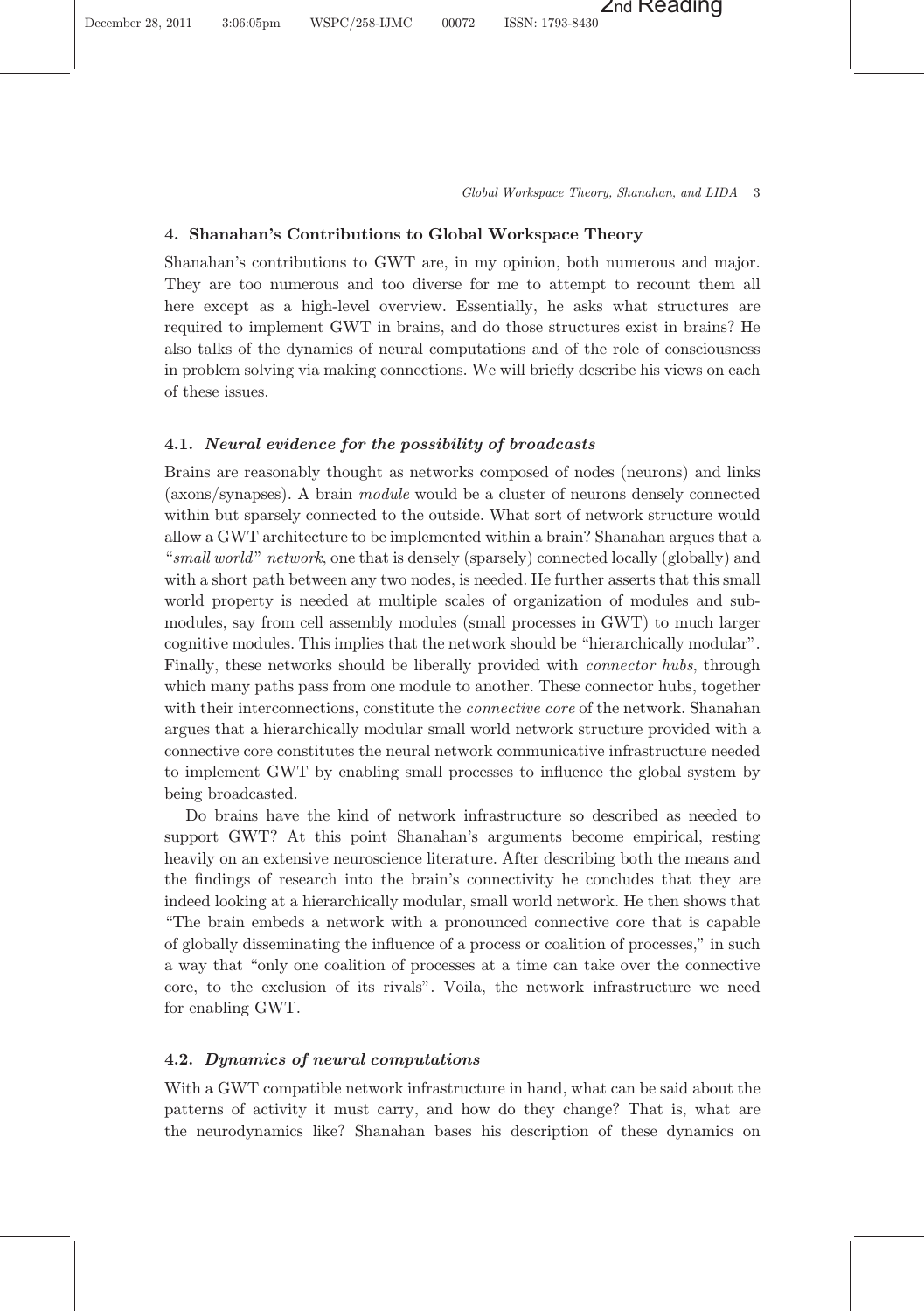<span id="page-3-0"></span>

Fig. 1. Brain "super modules" à la Shanahan.

anatomically distributed coalitions of brain processes (cell assemblies), drawn from "super modules" as illustrated in Fig. 1 above. The global workspace constitutes the connective core of the brain network, with only one coalition taking over at a time resulting in a global broadcast.

Shanahan hypothesizes the locations of these super modules in brains to be roughly as follows:

 $\ldots$ sensory module  $\rightarrow$  occipito-temporal regions; motor module  $\rightarrow$  frontoparietal regions; affect module  $\rightarrow$  sub-cortical structures including the amygdala and basal ganglia, plus orbito-frontal cortex; episodic memory  $\rightarrow$  medial regions including entorhinal cortex and the hippocampus; working memory  $\rightarrow$  prefrontal cortex."

Following the lead of [Skarda and Freeman](#page-10-0) [\[1987](#page-10-0)], [Edelman and Tononi](#page-9-0) [\[2000](#page-9-0)] and Kelso [1995], Shanahan describes the behavior of these coalitions in the language of nonlinear dynamics with the trajectories of their activations "wandering among the actractors" before settling into one. Call a system segregated to the extent that its parts choose their activity independently of one another and integrated to the extent that each part's activity is influenced by that of the whole. A system "is dynamically complex when this influence is not too great", when there is a balance between segregation and integration. When applied to brain coalitions as found in the modules of Fig. 1, such a dynamically complex system should

\...facilitate not merely swift and appropriate behavior selection, but also the immediate assembly of novel behaviors tailored to meet the situation at hand, as well as ensuring that off-line exploration of the space of affordances was open-ended."

That is just what one would expect a GWT-based system to achieve.

But how do these various parts communicate with each other, say within coalitions, or during the global broadcast? Shanahan hypothesizes that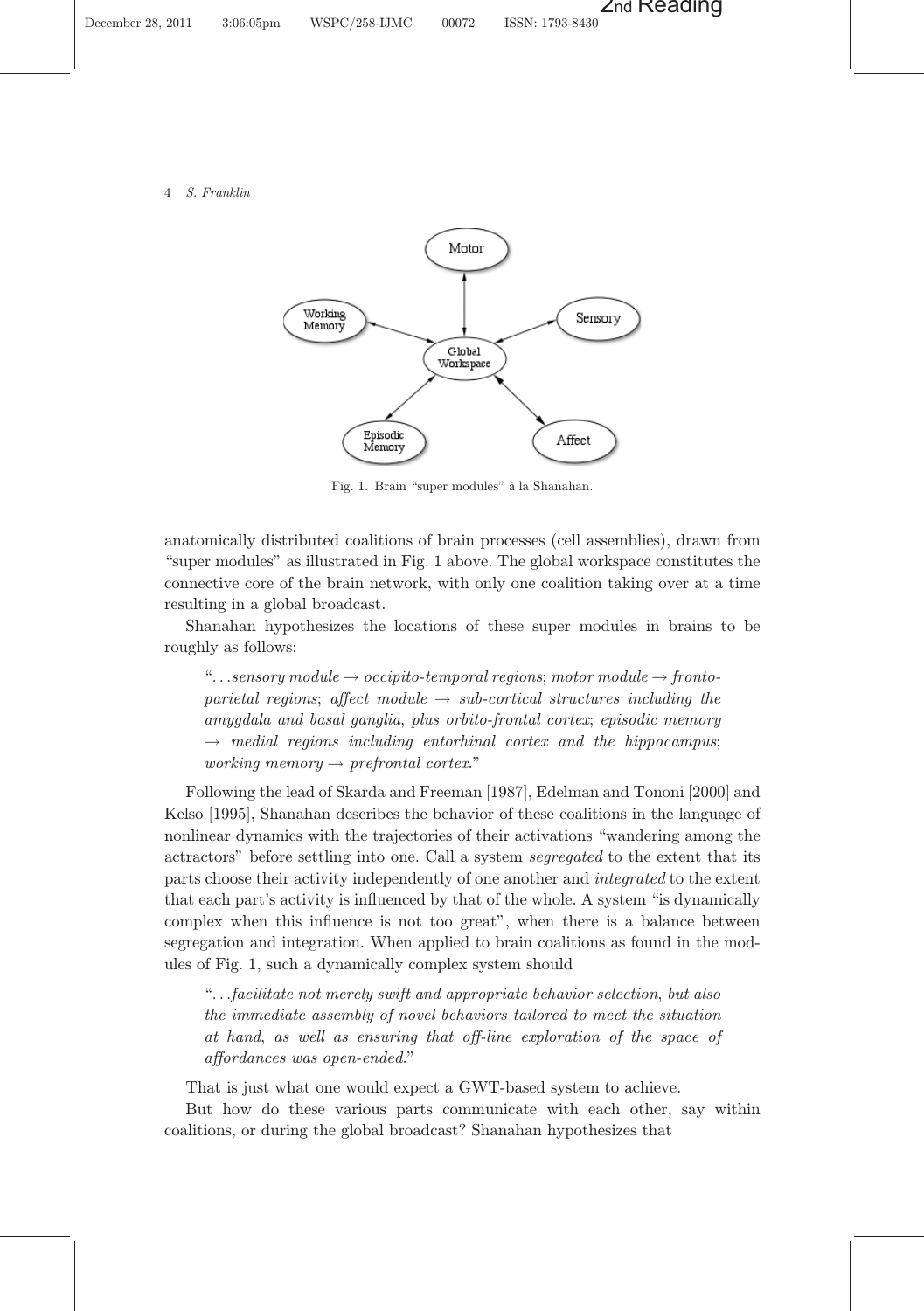\...the selective passage of information between two groups of [[Buzsaki](#page-9-0), [2006](#page-9-0)] neurons is facilitated if  $(1)$  there is synchronous oscillation within each group, and (2) this synchronous activity is coherent (phaselocked) between the two groups."

This hypothesis of communication through synchronous, phase-locked oscillators has become widely popular among cognitive neuroscientists [[Buzsaki, 2006](#page-9-0); [Canolty](#page-9-0) [et al.](#page-9-0), [2006;](#page-9-0) [Freeman](#page-10-0), [1999](#page-10-0)].

#### 4.3. Importance of consciousness to making connections

Shanahan finishes the book with a chapter applying his earlier observations and conclusion about the needed structure of communication networks for GWT, and neuroscience evidence its existence in human brains, to their consequences for our "inner life", thereby making full cycle with the books title. He says:

\The chapter argues that an internal sensorimotor loop operating through the global workspace can account for foresight and planning, as well as episodic memory and other facets of the imagination."

All this is based on what he calls the "simulation hypothesis" which asserts that \...conscious thought can be accounted for in terms of simulated interactions with the world." This hypothesis is made plausible by the brain's sensory and motor processes being able to operate offline.

Pulling in the work of others, Shanahan goes on to speak of the simulation hypothesis, utilizing a GWT architecture with its inner loop that can connect essentially any process to any other, enabling "open-ended affordance", "conceptual blending", and "cognitive fluidity", making possible genuinely creative solutions to problems where any process may turn out to be relevant and important. Thus, as is implicit in GWT  $[Franklin, 2003]$  $[Franklin, 2003]$  $[Franklin, 2003]$ , this architecture effectively solves the relevance problem.

\Negotiations between potential partners, the recruitment of new coalition members, the suppression of rival coalitions  $\frac{d}{dt}$  all this goes on in parallel. until one coalition emerges from the melee as dominant.... The deciding factor in this battle is relevance."

Shanahan talks of our inner life as being constructive, including episodic memories as well as planning and imagination. "Episodic memory  $\dots$  is a matter of the reassembly of the elements of a past episode..." Shanahan takes on human language as \just another form of interaction with the world". Finally, he addresses our ubiquitous inner speech, our thinking in words, saying that it "arises through simulated interaction with the social environment".

The past several sections of this review describe Shanahan's significant contributions to our understanding of the relationship between GWT and the brain. He has detailed the network infrastructure required to implement GWT, argued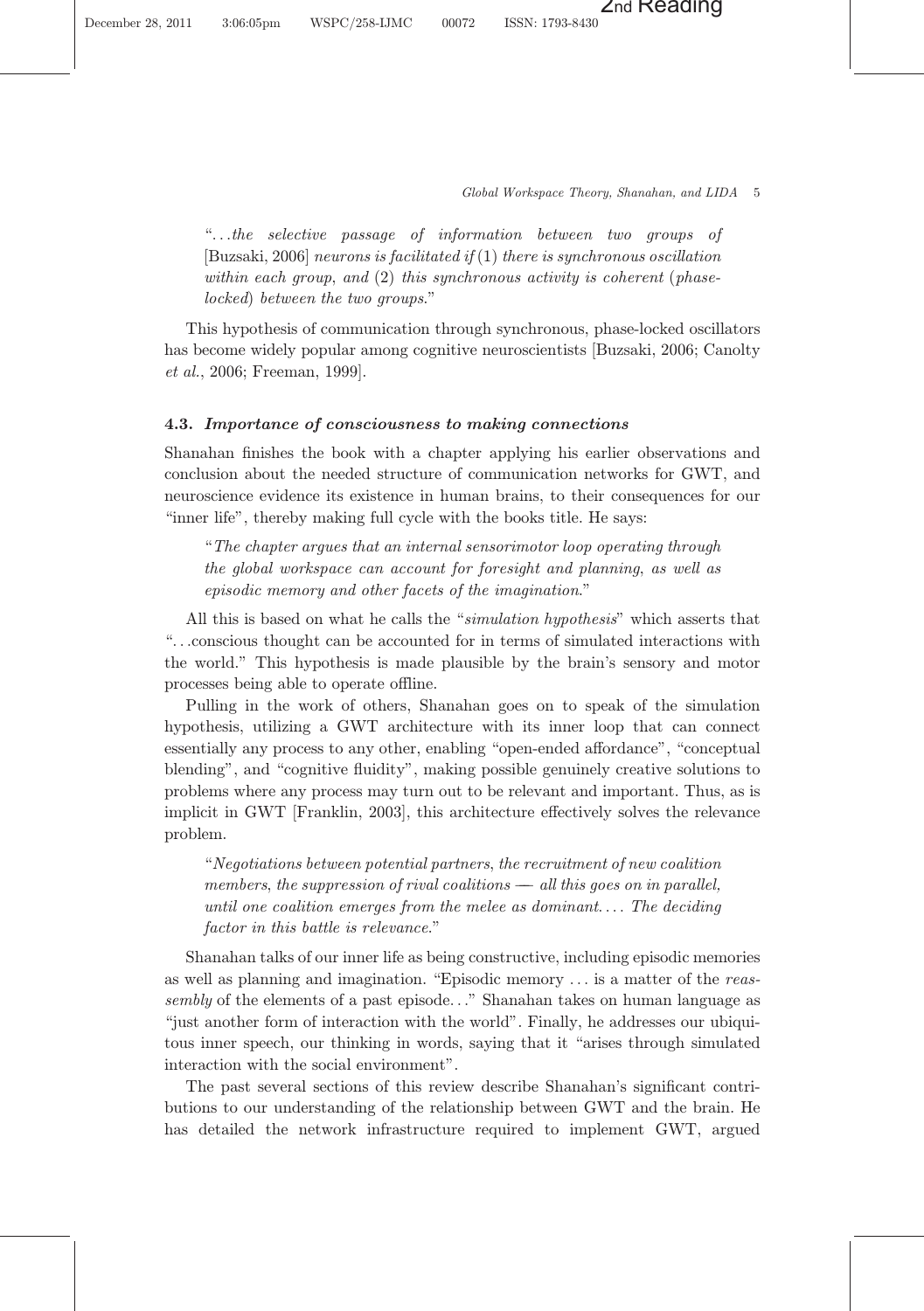persuasively for its presence in brains, described the communication medium of synchronous, phase-locked oscillators, and made a strong case for GTW in brains actually solving the relevance problem. Much of this was accomplished taking what this reviewer sees as a top-down approach to cognition. The next sections describe a more bottom-up approach, and on attempt to interpret Shanahan's work from that perspective guided by the LIDA model.

### 5. The LIDA Model of Consciousness and Cognition

Faithfully based on GWT, the LIDA model incorporates ideas from many other cognitive theories. Intended as a band, comprehensive, integrated, conceptual and computational cognitive model, it has been described in detail in numerous previous papers. [See for example, [Baars and Franklin](#page-9-0), [2003, 2007](#page-9-0); [Franklin](#page-10-0) et al., [2005;](#page-10-0) [McCall](#page-10-0) et al., [2010](#page-10-0); [Wallach](#page-10-0) et al., [2010](#page-10-0)]. Here, we will recap only enough of the LIDA model to allow the reader to appreciate what it can add to Shanahan's description of a dynamic GWT.

Based on the idea of a cognitive cycle roughly made of three parts: perception, sense-making and action, the LIDA model takes a bottom-up approach to cognition. Every autonomous agent [[Franklin and Graesser](#page-10-0), [1997](#page-10-0)], be it human, animal, or artificial, must frequently sample (sense) its environment and select an appropriate response (action). More sophisticated agents, such as humans, process (make sense of) the input from such sampling in order to facilitate their decision-making. Neuroscientists call this three-part process the action-perception cycle [\[Freeman, 2002\]](#page-10-0). The agent's "life" can be viewed as consisting of a continual cascade of these cognitive cycles. A cognitive cycle can be thought of as a moment of cognition  $\frac{1}{2}$ cognitive "moment". Higher-level cognitive processes are composed of many of these cognitive cycles, each a cognitive "atom".

Just as atoms are composed of protons, neutrons and electrons, and some of these are composed of quarks, bosons, muons, etc., these cognitive "atoms" have a rich inner structure. We will next see what the LIDA model hypothesizes as the rich inner structure of the cognitive cycle.

## 6. LIDA's Cognitive Cycle

During each cognitive cycle, the LIDA agent first makes sense of its current situation as best as it can by updating its representation of its world, both external and internal. By a competitive process, as specified by global workspace theory, it then decides what portion of the represented situation is most in need of attention. Broadcasting this portion, the current contents of consciousness, enables the agent to finally choose an appropriate action and execute it. Thus, the LIDA cognitive cycle can be subdivided into three phases: the understanding phase, the consciousness phase, and the action selection phase. Figure [2](#page-6-0) is intended to help the reader follow the upcoming descriptions of the three phases.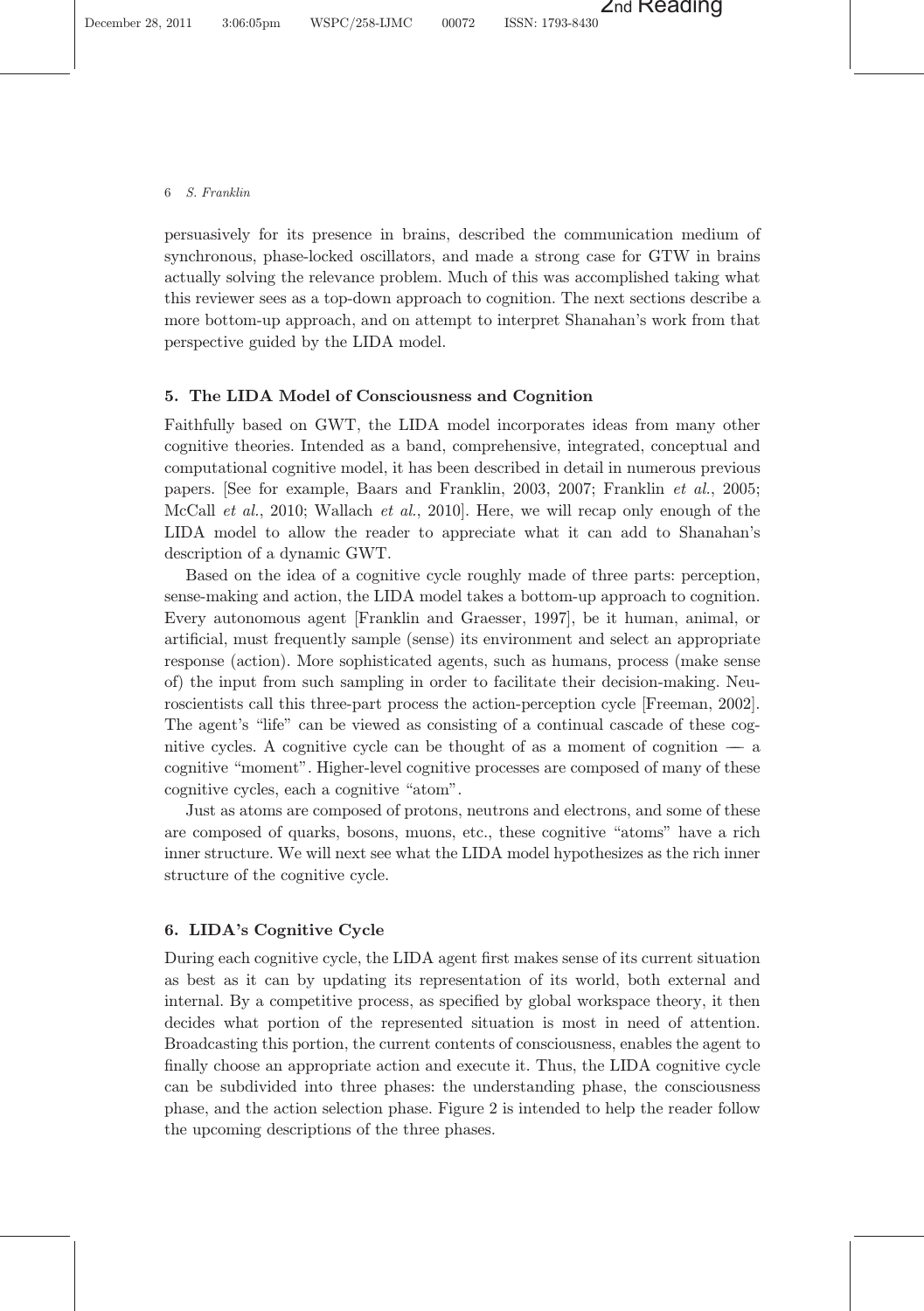<span id="page-6-0"></span>

Fig. 2. The LIDA cognitive cycle.

Beginning the understanding phase, incoming stimuli activate low-level feature detectors in Sensory Memory. The output is sent to Perceptual Associative Memory where higher-level feature detectors feed in to more abstract entities such as objects, categories, actions, feelings, events, etc. The resulting percept is sent to the Workspace where it cues both Transient Episodic Memory and Declarative Memory producing local associations. These local associations are combined with the percept to generate a current situational model, the agent's understanding of what is going on right now.

Attention Codelets begin the consciousness phase by forming coalitions of selected portions of the current situational model and moving them to the global workspace. A competition in the global workspace selects the most salient coalition whose contents become the content of consciousness that are broadcast globally.

The action selection phase of LIDA's cognitive cycle is also a learning phase in which several learning processes operate in parallel. New entities and associations, and the reinforcement of old ones, occur as the conscious broadcast reaches Perceptual Associative Memory. Events from the conscious broadcast are encoded as new memories in Transient Episodic Memory. Possible action schemes, together with their contexts and expected results, are learned into Procedural Memory from the conscious broadcast. Older schemes are reinforced. In parallel with all this learning and using the conscious contents, possible action schemes are recruited from Procedural Memory. A copy of each is instantiated with its variables bound and sent to Action Selection, where it competes to be the behavior selected for this cognitive cycle. The selected behavior triggers Sensory-Motor Memory to produce a suitable algorithm for the execution of the behavior. Its execution completes the cognitive cycle.

The LIDA model hypothesizes that all human cognitive processing is via a continuing iteration of such cognitive cycles. These cycles occur asynchronously, with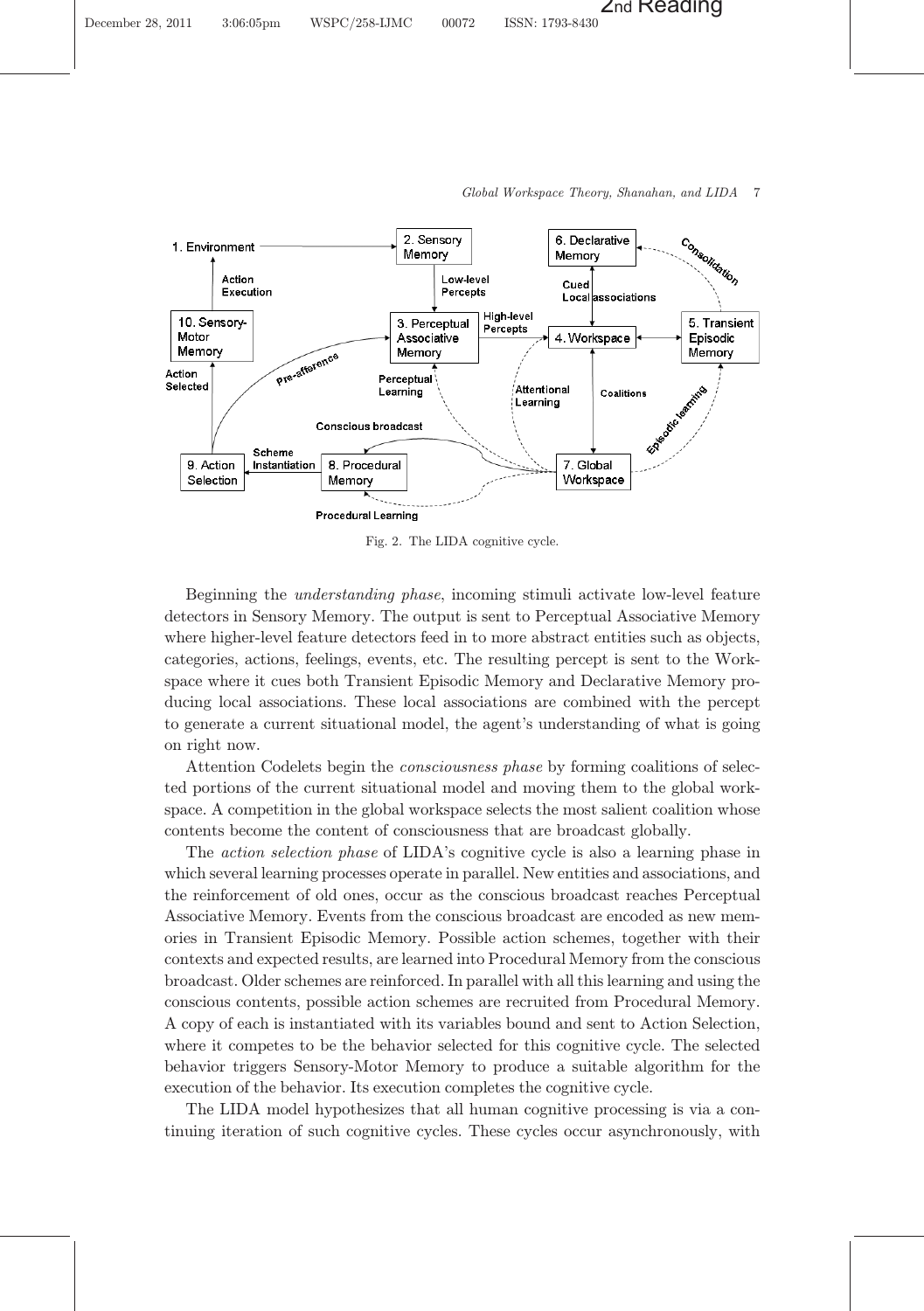each taking roughly 300 milliseconds. The cycles cascade, that is, several cycles may have different processes running simultaneously in parallel. This cascading must, however respect the way consciousness processes information serially in order to maintain the stable, coherent image of the world with which consciousness endows us [[Franklin, 2005; Merker](#page-10-0), [2005](#page-10-0)]. It must also respect the seriality of action selection. This cascading, together with the asynchrony, allows a rate of cycling in humans of five to ten cycles per second. A cognitive "moment" is thus quite short! For instance, for cascading cycles of  $300$  milliseconds each offset by  $100 \text{ ms}$ , cycles occur at  $10 \text{ Hz}$ . There is considerable empirical evidence from neuroscience suggestive of and consistent with such cognitive cycling in humans [[Doesburg](#page-9-0) et al., [2009;](#page-9-0) [Massimini](#page-10-0) et al., [2005](#page-10-0); [Sigman and Dehaene, 2006; Uchida](#page-10-0) et al., [2006](#page-10-0); [Willis and Todorov](#page-10-0), [2006](#page-10-0)]. The evidence demonstrates the existence of neurophysiological rhythms that one can interpret as the manifestation of cognitive cycles.

## 6.1. Shanahan's model from a LIDA perspective

In the book, Shanahan for the most part takes a top-down view of human cognition, that is, taking a perspective motivated by high-level cognitive processes. As we have just seen, a LIDA perspective is more bottom-up, employing cognitive cycles as cognitive "atoms" or moments out of which higher-level cognitive processes are constructed. Each high-level, that is, multi-cyclic, cognitive process is comprised of at least one behavior stream from LIDA's Procedural Memory. Remember that some of LIDA's actions are executed internally, for example, writing an intention into the workspace. The behaviors in a defining behavior stream, if selected by Action Selection over multiple cycles, constitute a sequence of actions implementing the higher-level process.

The information flow, as indicated by the two-headed arrows in Shanahan's Fig. [1,](#page-3-0) goes both ways. Taking a top-down perspective, as he does, this is as it should be, with the arrows out of the global workspace carrying the conscious broadcasts of some of the multiple cycles. If we restrict that diagram to the information flow of a single cognitive cycle, the diagram in Fig. [3](#page-8-0) results. Let us compare these two diagrams.

The first noticeable difference is that Fig. [3](#page-8-0) carries no arrow from Global Workspace into Affect. Shanahan includes Affect as a major module, both because of its importance to the various cognitive processes, and because brain modules such as the amygdale are strongly correlated with affect. Enthusiastically concurring with Shanahan as to its importance, the LIDA model incorporates aspects of affect into each and every module displayed in Fig. [2,](#page-6-0) with the possible exception of Sensory Memory. Affect's initial impact in the LIDA model occurs as part of Perceptual Associative Memory (PAM), which would be included in Fig. [1](#page-3-0)'s Sensory major module. The double arrow between Affect and Sensory in Fig. [3](#page-8-0) denotes activation passing back and forth between feeling and emotion nodes in PAM and various other nodes such as, objects, agents, events, etc.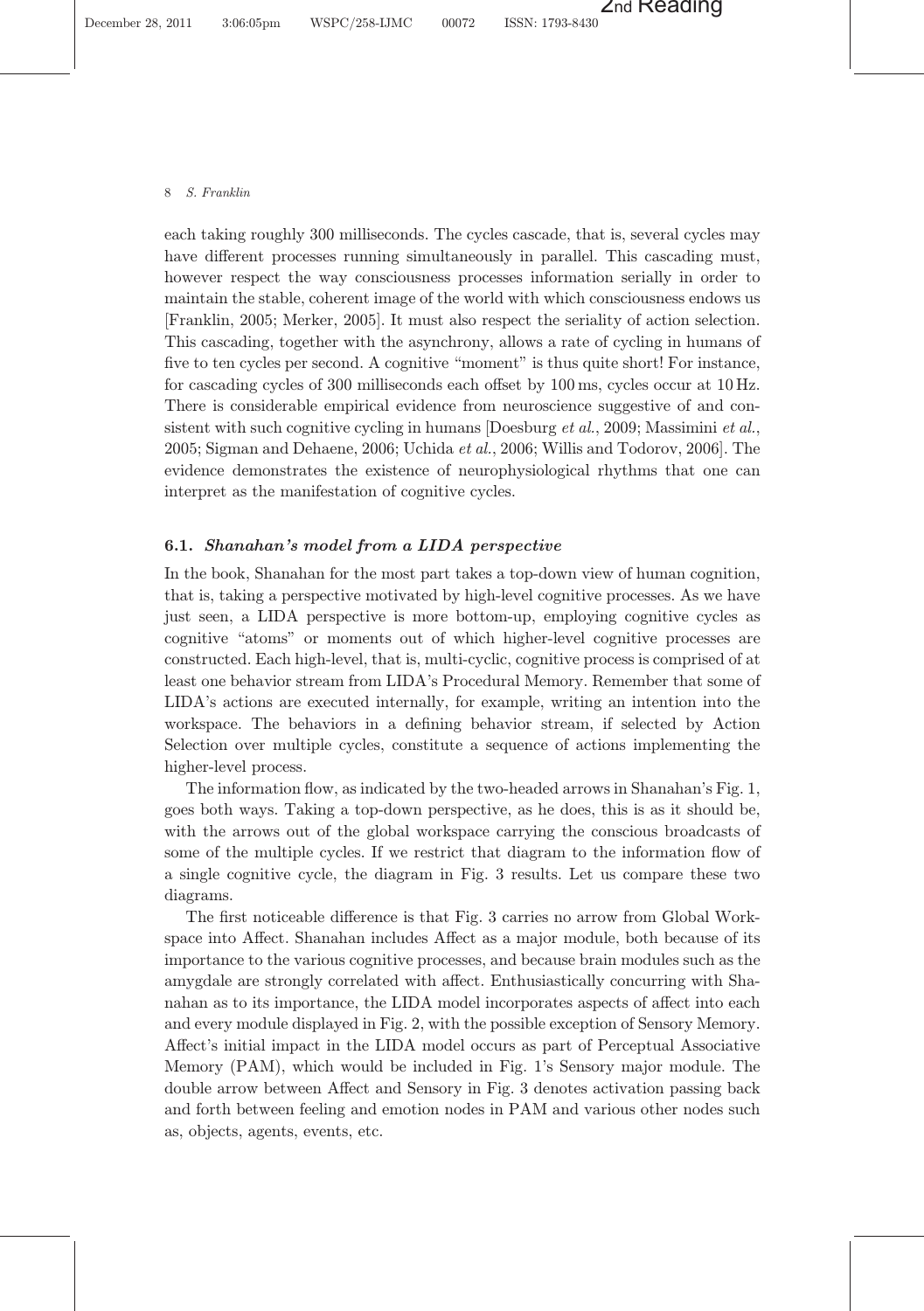<span id="page-8-0"></span>

Fig. 3. LIDA cognitive cycle version of Shanahan's diagram.

Next note that in Fig. 3, the only input into the global workspace comes from Working Memory. In Fig. [1](#page-3-0), Shanahan uses the term \Working Memory" in the standard sense of Baddeley, which includes conscious contents over multiple cycles (1992). In Fig. 3, please interpret Working Memory to mean LIDA's preconscious workspace, from whose Current Situational Model attention codelets choose structures and from coalitions that will compete for control of the global workspace.

Figure [2](#page-6-0) shows how LIDA's workspace (the Working Memory major module in Fig. 3) receives input from Sensory Memory through PAM (the Sensory major module in Fig. 3) as well as from Transient Episodic Memory and Declarative Memory (the Episodic Memory major module in Fig. 3). Fig. [2](#page-6-0) also illustrates how the output from the global workspace, aside from the various modes of learning, goes to Action Selection via Procedural Memory (the Motor major module in Fig. 3).

The point of all this discussion is that the bottom-up perspective provided by the inner structure of the LIDA cognitive cycle serves to flesh out Shanahan's version of cognition à la GWT.

This fleshing out is illustrated one final critically important distinction concerning conscious mediation. The learning theorists talk of implicit learning in which a skill is learned, for example to identify acceptable strings of letters, without being conscious of the rule upon which the skill is based. Such implicit learning, sometimes erroneously termed unconscious learning, is always consciously mediated, that is completely dependent on the learner having been conscious of each instance of presentation of a letter string. The conscious mediation we are concerned with here involves action selection.

The LIDA model distinguishes four methods of action selection, volitional, con-sciously mediated, automatized, and alarm [\[Wallach](#page-10-0)  $et al., 2010$ ], the first two of which concern us here. Following GWT, and fleshing it out, *volitional action selec*tion in LIDA is based on James' ideomotor theory [\[Baars, 1988](#page-9-0)]. The action is selected consciously over multiple cognitive cycles with various possibilities \popping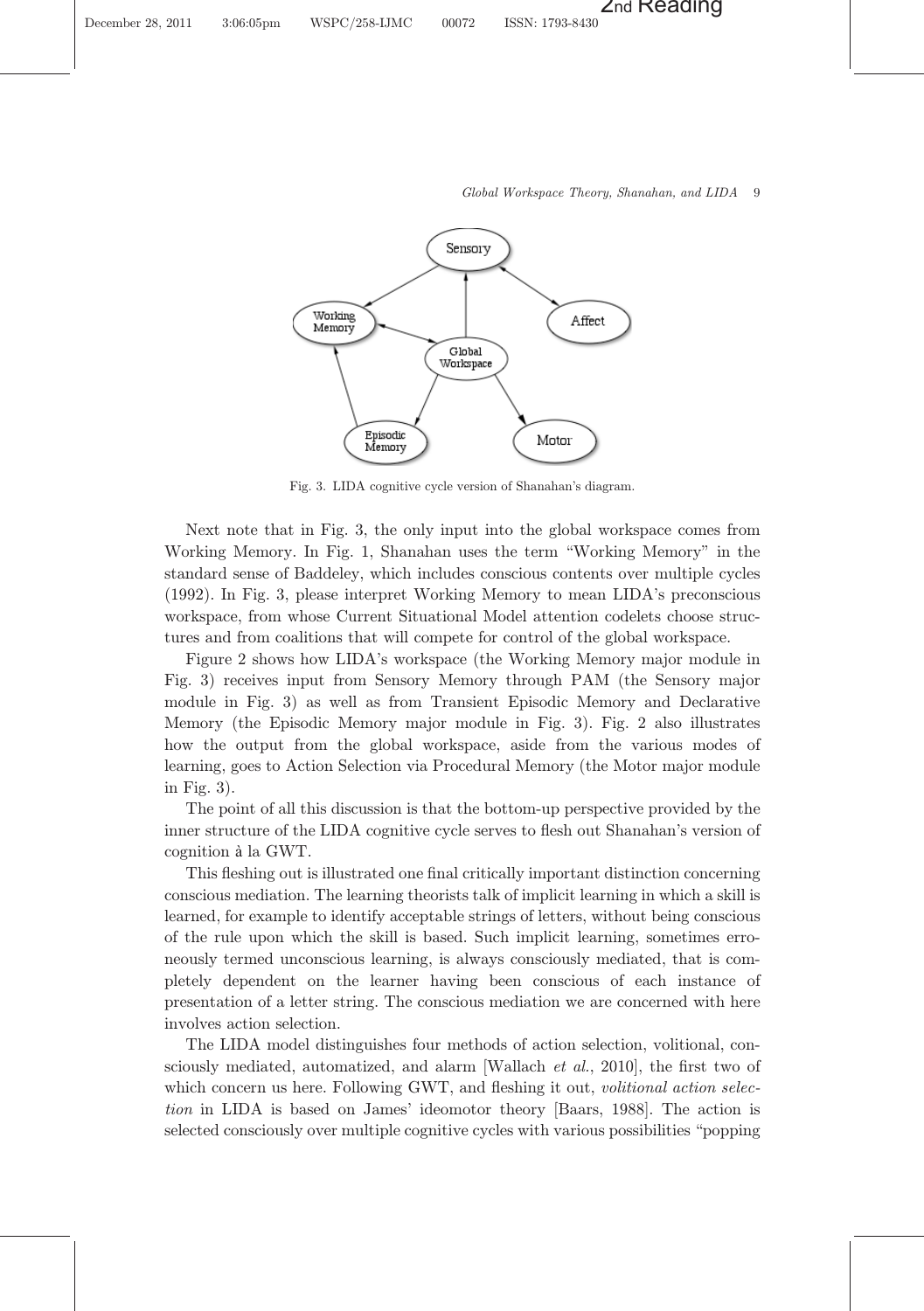<span id="page-9-0"></span>into mind", that is, becoming conscious. Consciously mediated action selection is the name given in LIDA to the action selection process that takes place during each single cognitive cycle. This method is implicit in the sense that selection mechanism, although crucially based on the conscious broadcast, is entirely unconscious, in fact, never conscious [[Franklin and Baars, 2010](#page-10-0)]. Note that consciously mediated actions are always selected during a single cycle. Note also that Shanahan in a number of places refers to consciously mediated action selection when we would call the multicyclic selection he is speaking of volitional. He also sometimes refers to what we would call consciously mediated action selection as automatized. These action selections have certainly been well learned, but we reserve "automatized" to indicate that one action calls the next with no conscious mediation, as steps sometimes do when walking down an empty hallway.

### 7. Conclusion

Shanahan's Embodiment and the Inner Life makes significant and important contributions to our understanding of how consciousness, as formulated by GWT, can operate in brains. However, the most appreciated contribution by this reviewer were his arguments for the post-reflective view, which allow me to ignore some of the old philosophical problems of consciousness without a feeling of guilt.

#### References

- Baars, B. J. [1988] A Cognitive Theory of Consciousness (Cambridge University Press, Cambridge).
- Baars, B. J. [2002] "The conscious access hypothesis: Origins and recent evidence," Trends in Cognitive Science  $6, 47-52.$
- Baars, B. J. and Franklin, S. [2003] "How conscious experience and working memory interact," Trends in Cognitive Science  $7, 166-172$ .
- Baars, B. J. and Franklin, S. [2007] "An architectural model of conscious and unconscious brain functions: Global Workspace Theory and IDA," Neural Networks 20, 955-961.
- Barsalou, L. W. [1999] "Perceptual symbol systems," Behavioral and Brain Sciences 22, 577609.
- Buzsaki, G. [2006] Rhythms of the Brain (Oxford University Press, Oxford).
- Canolty, R. T., Edwards, E., Dalal, S. S., Soltani, M., Nagarajan, S. S., Kirsch, H. E. et al. [2006] "High gamma power is phase-locked to theta oscillations in human neocortex,"  $Science$  313, 1626-1628.
- Chalmers, D. J. [1996] The Conscious Mind (Oxford University Press, Oxford).
- de Vega, M., Glenberg, A. and Graesser, A. (eds.) [2008] Symbols and Embodiment: Debates on Meaning and Cognition (Oxford University Press, Oxford).
- Doesburg, S., Green, J., McDonald, J. and Ward, L. [2009] "Rhythms of consciousness: Binocular rivalry reveals large-scale oscillatory network dynamics mediating visual perception," PLoS ONE 4(7), e6142.
- Edelman, G. M. and Tononi, G. [2000] A Universe of Consciousness (Basic Books, New York).
- Franklin, S. [2003] "An autonomous software agent for navy personnel work: A case study. in Human Interaction with Autonomous Systems in Complex Environments: Papers from 2003